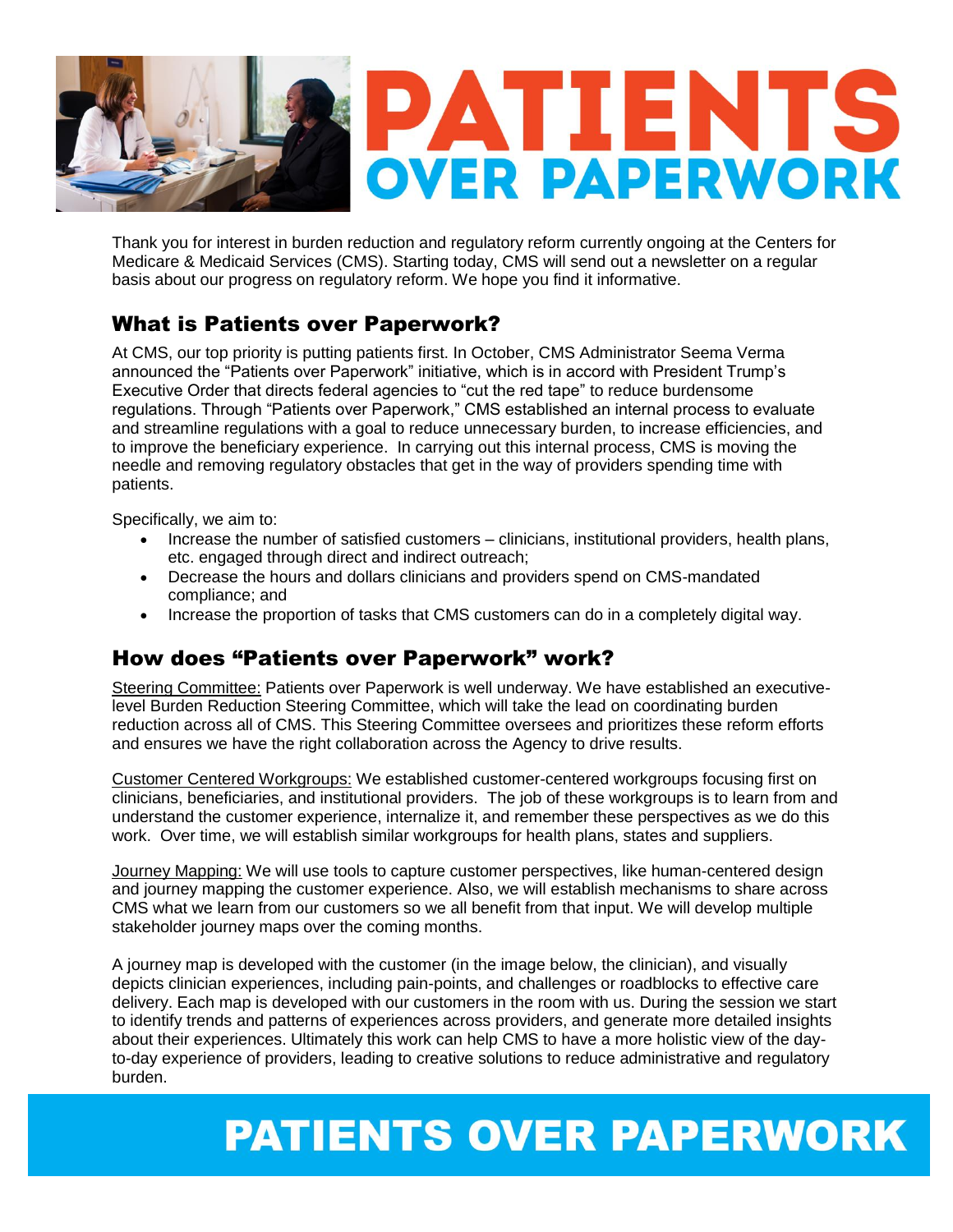



What we are hearing: CMS has listened to you and we are starting to address burden areas we have heard the most about:

- Payment policy,
- Quality measures,
- Documentation requirements,
- Conditions of participation, and
- Health IT.

Listening Sessions: CMS has already begun and will continue to hold listening sessions, meetings, customer centered workgroups and other gatherings across the country. We understand how valuable it is to hear directly from healthcare providers and beneficiaries. Our commitment is to keeping patients first and to do that we must hear firsthand from them and the people who care for them every day.

Reducing burden through rule making: As part of our commitment to hearing from our stakeholders about the burden of regulations, CMS solicited comments on specific ideas to reduce those burdens through several Requests for Information in 2017. We received thousands of comments from the public and are actively reviewing them to determine which ones we can address through rule-making in 2018. We will continue to solicit ideas for ways to reduce regulatory burden on an ongoing basis, and look forward to working with our stakeholders to better understand their experiences with CMS regulations.

## **PATIENTS OVER PAPERWORK**